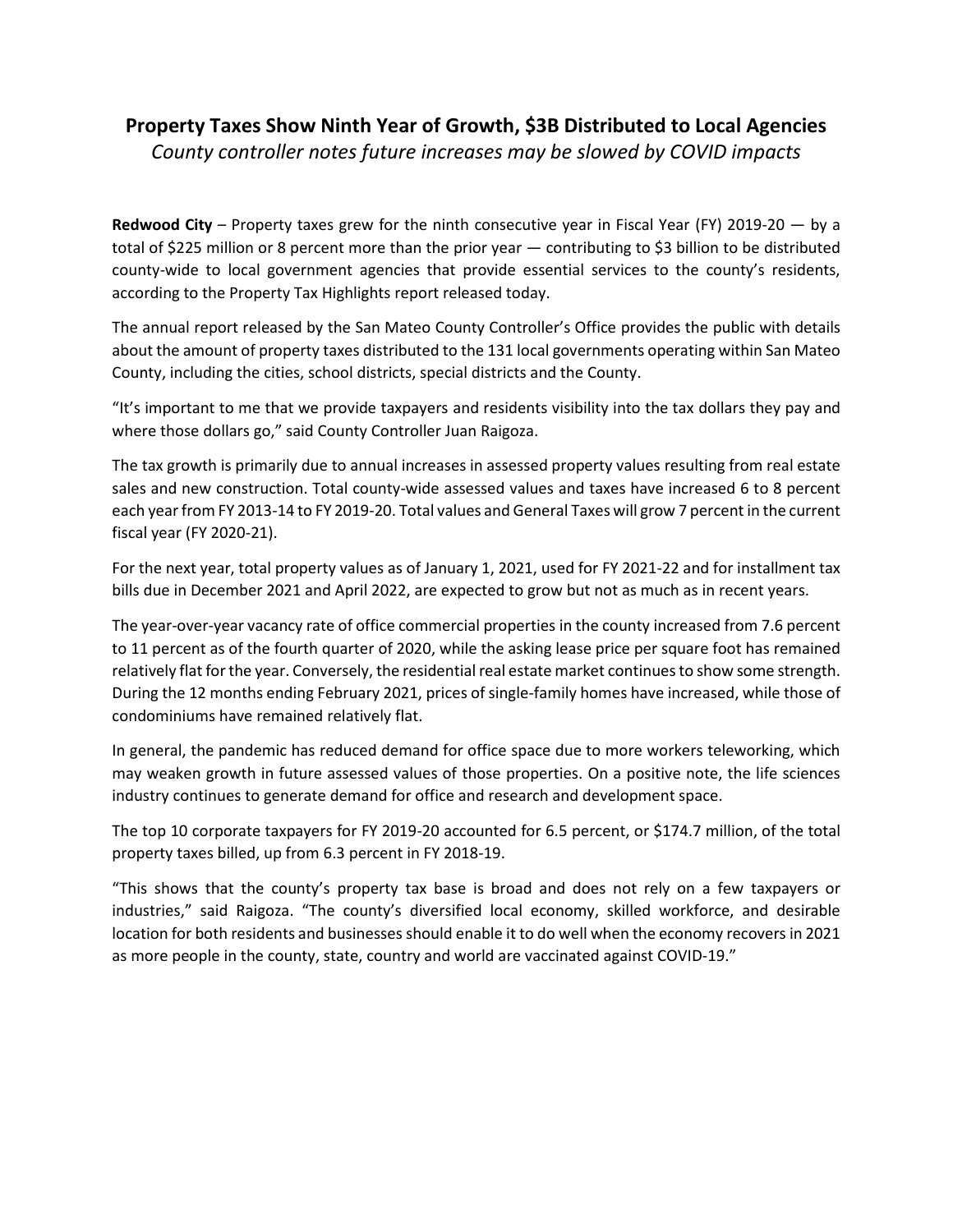

As detailed in the report, the graph above shows the annual tax levy to property owners for the past 5 fiscal years. Over the 4-year period, from FY 2015-16 to FY 2019-20, the county-wide tax levy increased by \$771 million (34 percent), due to increases in the 1 percent General Tax (\$612 million), Debt Service (\$79 million), and Special Charges (\$80 million).